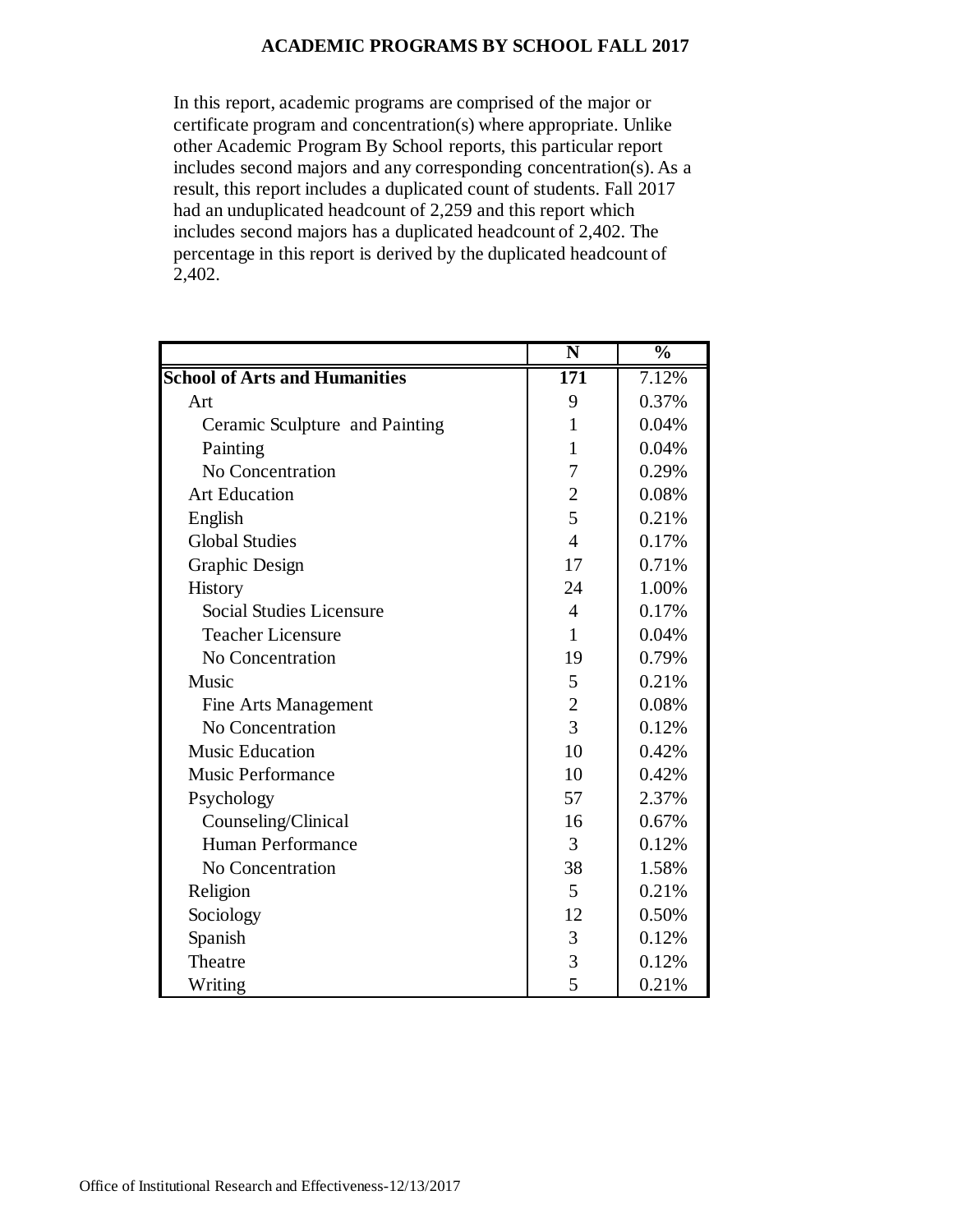|                                          | N              | $\frac{0}{0}$ |
|------------------------------------------|----------------|---------------|
| <b>Reeves School of Business</b>         | 684            | 28.48%        |
| Accounting                               | 68             | 2.83%         |
| <b>Health Care Administration</b>        | $\mathbf{1}$   | 0.04%         |
| <b>Professional Golf Management</b>      | 11             | 0.46%         |
| <b>Professional Tennis Management</b>    | 1              | 0.04%         |
| <b>Sports Management</b>                 | $\mathbf{1}$   | 0.04%         |
| No Concentration                         | 54             | 2.25%         |
| <b>Business Administration</b>           |                | 0.00%         |
| No Concentration                         | 153            | 6.37%         |
| <b>Health Care Administration</b>        | 8              | 0.33%         |
| <b>Professional Golf Management</b>      | 143            | 5.95%         |
| <b>Professional Tennis Management</b>    | 13             | 0.54%         |
| <b>Resort Management</b>                 | 11             | 0.46%         |
| <b>Sports Management</b>                 | 17             | 0.71%         |
| Entrepreneurship                         | 13             | 0.54%         |
| <b>Financial Economics</b>               | 49             | 2.04%         |
| <b>Health Care Administration</b>        | $\mathbf{1}$   | 0.04%         |
| <b>Professional Golf Management</b>      | 3              | 0.12%         |
| <b>Resort Management</b>                 | $\overline{2}$ | 0.08%         |
| No Concentration                         | 43             | 1.79%         |
| Management                               | 17             | 0.71%         |
| Professional Tennis Management           | 3              | 0.12%         |
| <b>Resort Management</b>                 | $\overline{2}$ | 0.08%         |
| No Concentration                         | 12             | 0.50%         |
| <b>Master of Business Administration</b> | 37             | 1.54%         |
| <b>Health Care Administration</b>        | $\overline{2}$ | 0.08%         |
| <b>Organizational Management</b>         |                | 0.00%         |
| and Leadership                           | 29             | 1.21%         |
| No Concentration                         | 6              | 0.25%         |
| Marketing                                | 73             | 3.04%         |
| <b>Professional Golf Management</b>      | 31             | 1.29%         |
| Professional Tennis Management           | 4              | 0.17%         |
| <b>Sports Management</b>                 | 3              | 0.12%         |
| <b>No Concentration</b>                  | 35             | 1.46%         |
| Professional Tennis Management           |                | 0.00%         |
| Certificate                              | 6              | 0.25%         |
| <b>Sports Management</b>                 | 56             | 2.33%         |
| Professional Tennis Management           | 1              | 0.04%         |
| <b>Resort Management</b>                 | $\mathbf{1}$   | 0.04%         |
| No Concentration                         | 54             | 2.25%         |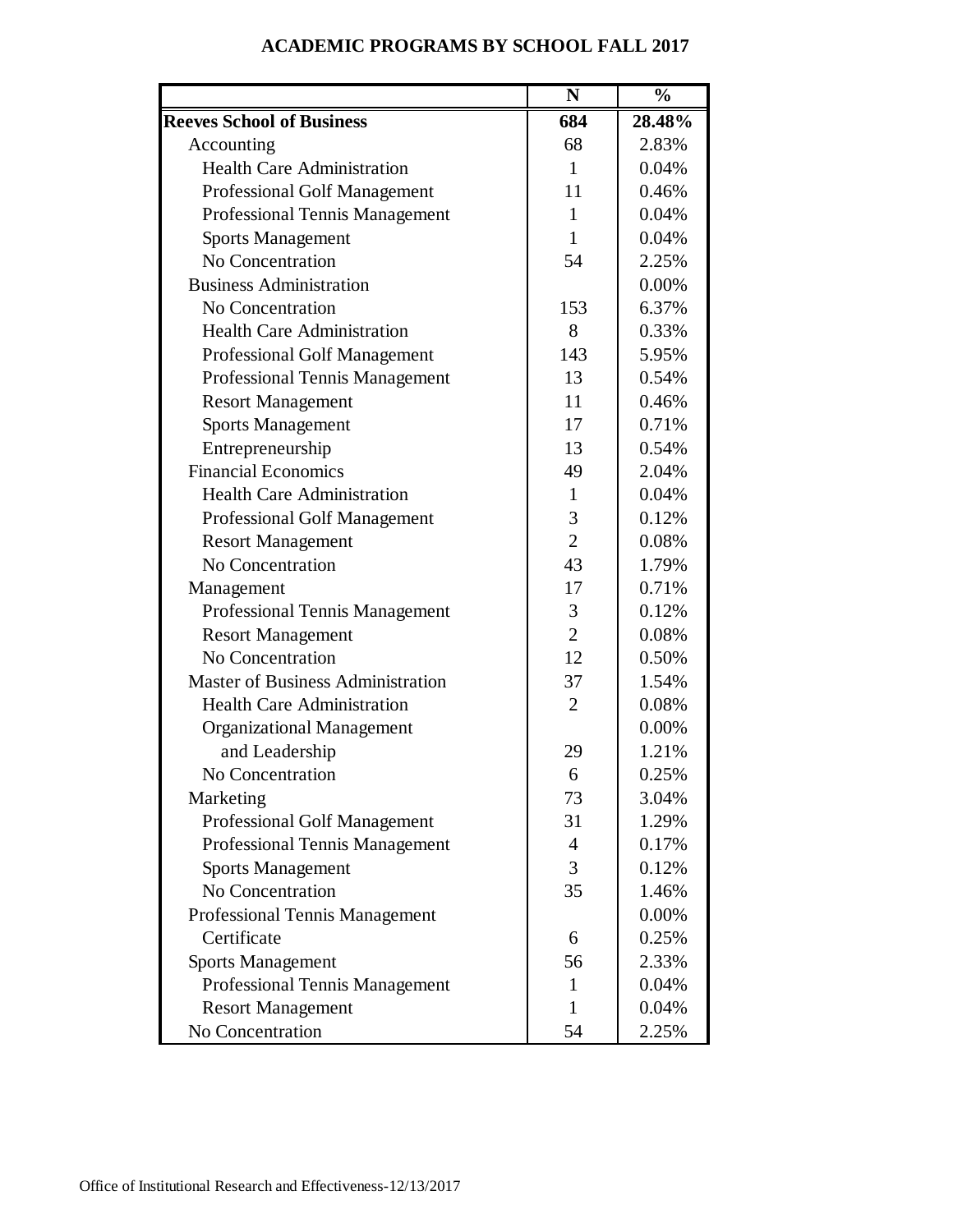|                                              | N              | $\overline{\mathbf{0}}_{\mathbf{0}}$ |
|----------------------------------------------|----------------|--------------------------------------|
| <b>School of Health Science</b>              | 593            | 24.69%                               |
| <b>Applied Exercise Science</b>              | $\overline{2}$ | 0.08%                                |
| <b>Athletic Training</b>                     | 46             | 1.92%                                |
| Health Care Administration (A.S.)            | 1              | 0.04%                                |
| Health Care Administration (B.S.)            | 73             | 3.04%                                |
| <b>Healthcare Administration Graduate</b>    |                | 0.00%                                |
| Certificate                                  | $\overline{4}$ | 0.17%                                |
| Kinesiology                                  | 71             | 2.96%                                |
| <b>Nursing</b>                               | 62             | 2.58%                                |
| Nursing (RN to BSN)                          | $\overline{4}$ | 0.17%                                |
| Physician Assistant (GR)                     | 117            | 4.87%                                |
| Physical Therapy (Doctoral)                  | 117            | 4.87%                                |
| Post Baccalaureate Health                    |                | 0.00%                                |
| <b>Science Certificate</b>                   | $\mathbf{1}$   | 0.04%                                |
| Pre-Nursing                                  | 95             | 3.96%                                |
| <b>School of Public Affairs</b>              | 422            | 17.57%                               |
| <b>Applied Communication</b>                 | 6              | 0.25%                                |
| <b>Healthcare Communication</b>              | 1              | 0.04%                                |
| Organizational Communication                 |                | 0.00%                                |
| and Leadership                               | $\mathbf{1}$   | 0.04%                                |
| Organization/Leadership Communication        | $\overline{2}$ | 0.08%                                |
| Organizational Management and                |                | 0.00%                                |
| Leadership                                   | $\mathbf{1}$   | 0.04%                                |
| <b>Public Affairs Communication</b>          | 1              | 0.04%                                |
| <b>Applied Forensic Science</b>              | 63             | 2.62%                                |
| Communications / Mass Media                  | 27             | 1.12%                                |
| Journalism                                   | 5              | 0.21%                                |
| Journalism and TV/Video/Multimedia           | $\overline{c}$ | 0.08%                                |
| <b>Radio Communications</b>                  | 4              | 0.17%                                |
| Radio Communications and                     |                | 0.00%                                |
| TV/Video/Multimedia                          | 4              | 0.17%                                |
| Sport Media                                  | $\overline{2}$ | 0.08%                                |
| TV/Video/Multimedia                          | 15             | 0.62%                                |
| <b>Criminal Justice Education Certficate</b> | $\overline{2}$ | 0.08%                                |
| Digital Forensics and Cyber Security         | 37             | 1.54%                                |
| <b>Environmental and Occupational</b>        |                | 0.00%                                |
| Management                                   | 27             | 1.12%                                |
| <b>Regulatory Compliance Management</b>      |                | 0.00%                                |
| <b>Natural Resources</b>                     | 14             | 0.58%                                |
| <b>Regulatory Compliance</b>                 | 12             | 0.50%                                |
| No Concentration                             | 1              | 0.04%                                |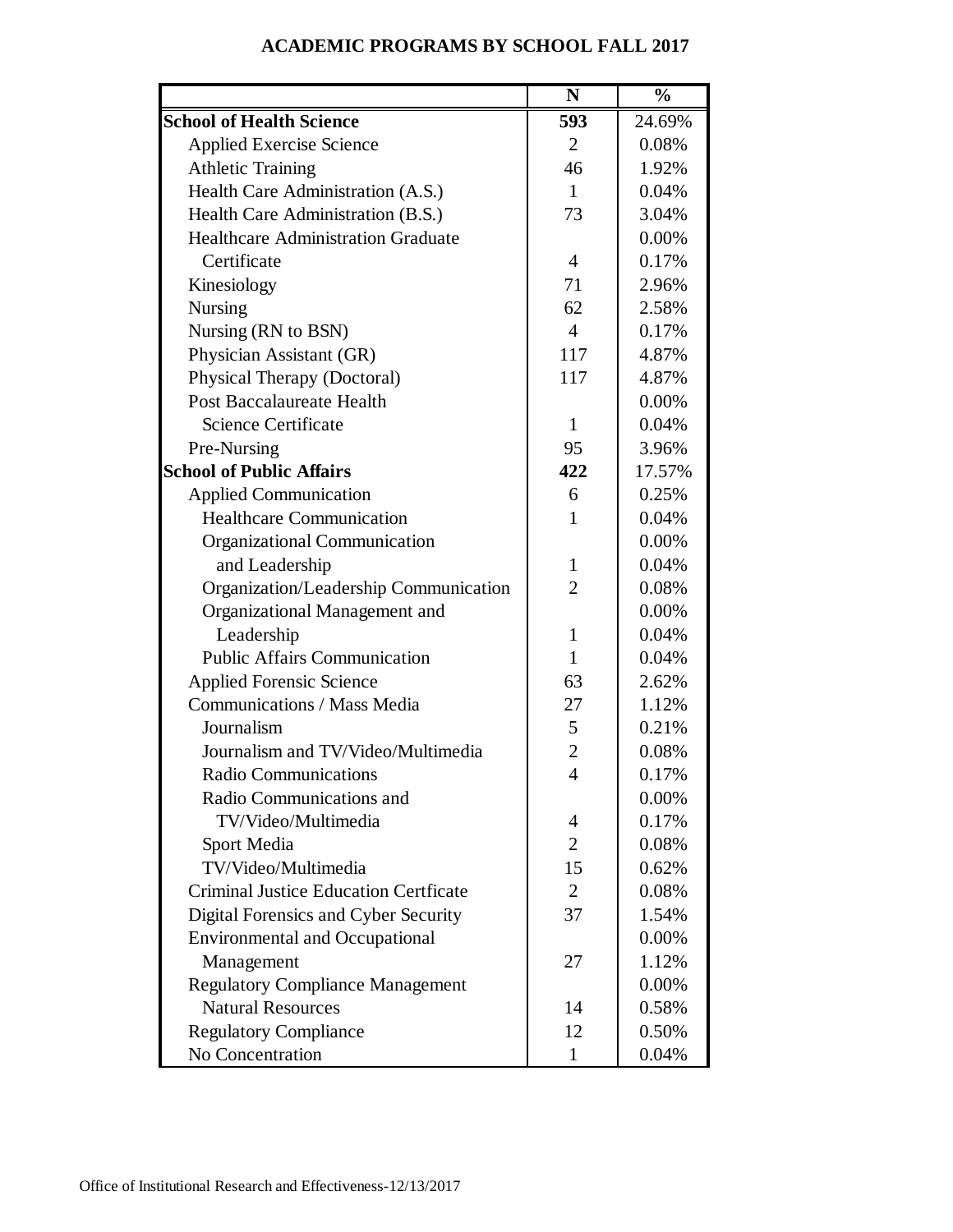|                                             | N            | $\overline{\frac{0}{6}}$ |
|---------------------------------------------|--------------|--------------------------|
| <b>School of Public Affairs - Continued</b> |              |                          |
| <b>Justice Studies</b>                      | 97           | 4.04%                    |
| <b>Applied Forensic Science</b>             | $\mathbf{1}$ | 0.04%                    |
| No Concentration                            | 96           | 4.00%                    |
| <b>Master of Justice Administration</b>     | 38           | 1.58%                    |
| Organizational Communication                |              | 0.00%                    |
| and Leadership                              | $\mathbf{1}$ | 0.04%                    |
| <b>Political Science</b>                    | 44           | 1.83%                    |
| <b>International Relations</b>              | 13           | 0.54%                    |
| <b>International Relations and</b>          |              | 0.00%                    |
| <b>Public Administration</b>                | $\mathbf{1}$ | 0.04%                    |
| <b>Public Administration</b>                | 5            | 0.21%                    |
| No Concentration                            | 25           | 1.04%                    |
| Social Work                                 | 75           | 3.12%                    |
| <b>School of Science and Human</b>          |              |                          |
| <b>Development</b>                          | 441          | 18.36%                   |
| <b>Biology</b>                              | 146          | 6.08%                    |
| Chemistry                                   | 26           | 1.08%                    |
| Biochemistry                                | 9            | 0.37%                    |
| <b>Forensic Science</b>                     | 7            | 0.29%                    |
| No Concentration                            | 10           | 0.42%                    |
| <b>Computer Information Technology</b>      | 29           | 1.21%                    |
| <b>Business Information Systems</b>         | 17           | 0.71%                    |
| Interactive Multimedia                      |              | 0.00%                    |
| <b>Application Development</b>              | 12           | 0.50%                    |
| <b>Computer Science</b>                     | 37           | 1.54%                    |
| <b>Elementary Education</b>                 | 36           | 1.50%                    |
| Engineering                                 | 47           | 1.96%                    |
| <b>Industrial Engineering</b>               | 47           | 1.96%                    |
| <b>Exercise Science</b>                     | 6            | 0.25%                    |
| <b>Exercise and Sport Science</b>           | 55           | 2.29%                    |
| General Science with Teacher Certification  | $\mathbf{1}$ | 0.04%                    |
| <b>Master's of Education</b>                | 11           | 0.46%                    |
| Coaching Education and                      |              | 0.00%                    |
| <b>Athletic Administration</b>              | 7            | 0.29%                    |
| Literacy                                    | 1            | 0.04%                    |
| <b>Special Education</b>                    | 3            | 0.12%                    |
| <b>Mathematics</b>                          | 12           | 0.50%                    |
| <b>Middle Grades Education</b>              | 2            | 0.08%                    |
| Mathematics with Teacher License            | 1            | 0.04%                    |